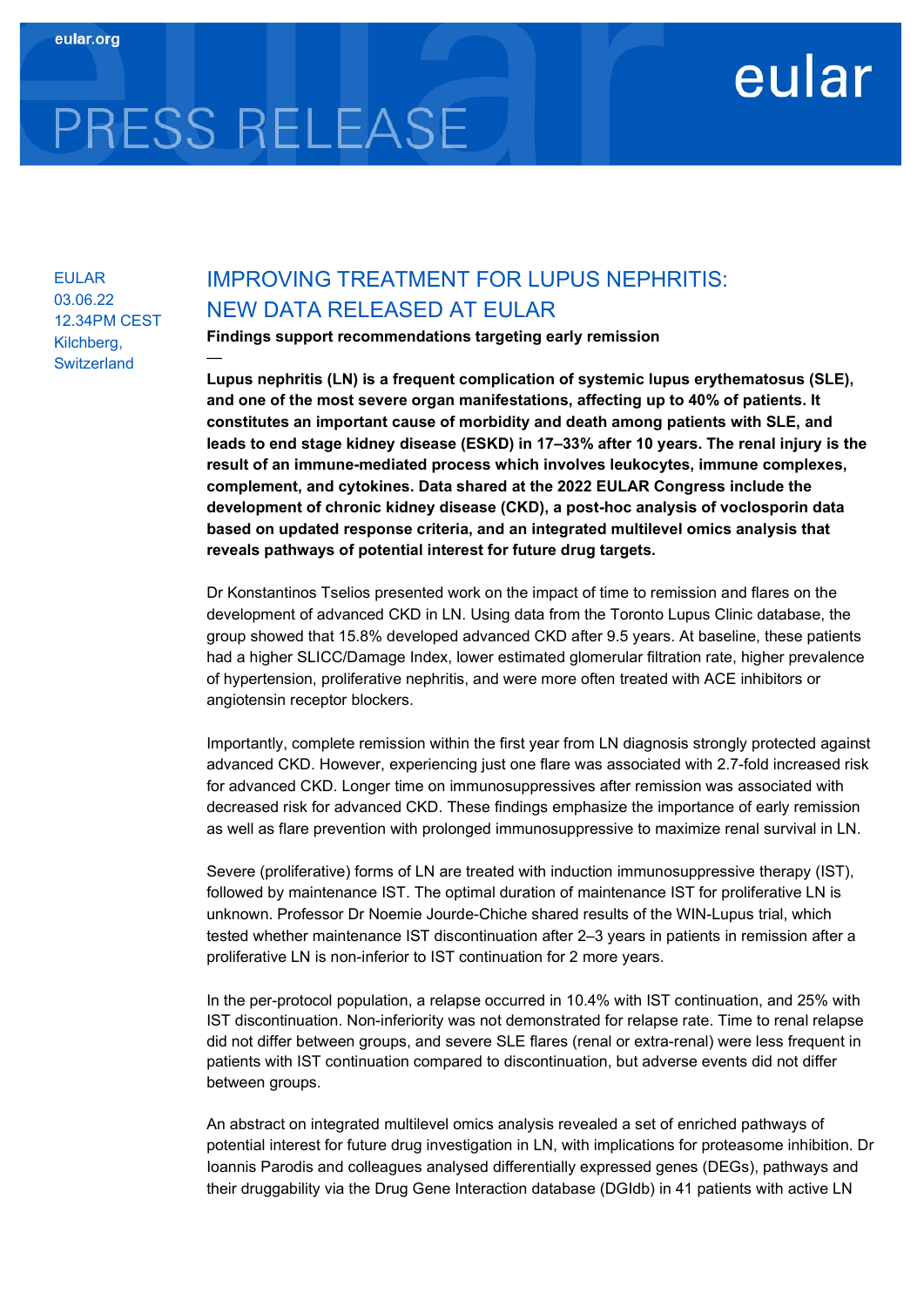versus healthy controls. In total, 6,869 significant and validated DEGs were identified in active LN. These genes could be targeted by 203 different drugs, with the proteasome inhibitor bortezomib interfering with cathepsin B (CTSB) regulation and cyclophosphamide interfering with the regulation of tumour necrosis factor receptor superfamily member 1A (TNFRSF1A) being of particular interest.

In 2020 EULAR – the European Alliance of Associations for Rheumatology – and the European Renal Association (ERA) published updated treatment recommendations for LN. The outline targeted reductions in proteinuria over the course of the first year of therapeutic intervention. Dr Hans-Joachim Anders reported on a post-hoc analysis of pooled voclosporin data from the AURA-LV and AURORA-1 studies based on these updated response criteria.

The novel calcineurin inhibitor voclosporin was approved in 2021 in the USA for the treatment of adult patients with active LN in combination with background immunotherapy. Within the first 3 months of treatment, 78.4% of patients on voclosporin and 62.4% in the control group achieved ≥25% reduction in urine protein creatinine ratio (UPCR). After 12 months, 52.6% and 33.1% of those receiving voclosporin and control, respectively, had achieved UPCR ≤0.7 mg/mg.

The results suggest that addition of voclosporin to a background regimen of mycophenolate mofetil and low-dose steroids in patients with LN significantly increased the likelihood of achieving the UPCR targets of therapy recommended by EULAR/ERA.

#### Source

Jourde-Chiche J, et al. Weaning of Maintenance Immunosuppressive Therapy in Lupus Nephritis (WIN-Lupus): a multicenter randomized controlled trial. Presented at EULAR 2022; abstract OP0280.

Parodis I, et al. Drug repurposing for treating lupus nephritis based on transcriptome profiling and autoimmunity-related serological markers. Presented at EULAR 2022; abstract POS0187.

Tselios K, et al. Impact of time to remission, flares and exposure to immunosuppressives on the development of advanced chronic kidney disease (stage IV or worse) in lupus nephritis. Presented at EULAR 2022; abstract POS0740.

Anders H-J, et al. Voclosporin is Effective in Achieving Proteinuria Treatment Targets in Lupus Nephritis Defined by EULAR/ERA Recommendations. Presented at EULAR 2022; abstract OP0285.

#### About EULAR

EULAR – the European Alliance of Associations for Rheumatology – is the European umbrella organisation representing scientific societies, health professional associations and organisations for people with rheumatic and musculoskeletal diseases (RMDs). EULAR aims to reduce the burden of RMDs on individuals and society and to improve the treatment, prevention and rehabilitation of RMDs. To this end, EULAR fosters excellence in education and research in the field of rheumatology. It promotes the translation of research advances into daily care and fights for the recognition of the needs of people with RMDs by the EU institutions through advocacy action.

#### About the EULAR European Congress of Rheumatology

eular.org